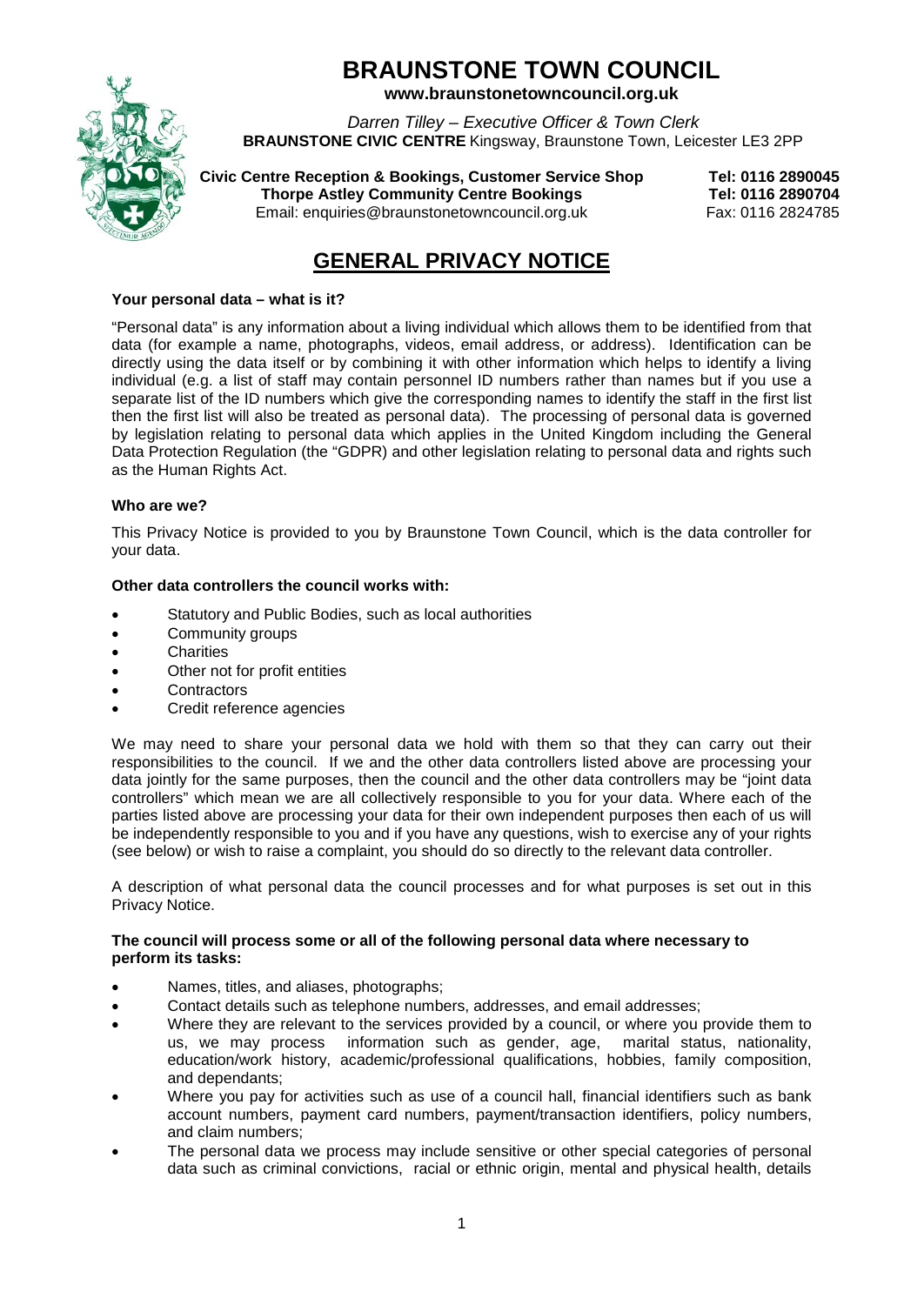of injuries, medication/treatment received, political beliefs, trade union affiliation, genetic data, biometric data, data concerning and sexual life or orientation.

#### **How we use sensitive personal data**

- We may process sensitive personal data including, as appropriate:
	- information about your physical or mental health or condition in order to monitor sick leave and take decisions on your fitness for work;
	- your racial or ethnic origin or religious or similar information in order to monitor compliance with equal opportunities legislation:
	- in order to comply with legal requirements and obligations to third parties.
- These types of data are described in the GDPR as "Special categories of data" and require higher levels of protection. We need to have further justification for collecting, storing and using this type of personal data.
- We may process special categories of personal data in the following circumstances:
	- In limited circumstances, with your explicit written consent.
	- Where we need to carry out our legal obligations.
	- Where it is needed in the public interest.
- Less commonly, we may process this type of personal data where it is needed in relation to legal claims or where it is needed to protect your interests (or someone else's interests) and you are not capable of giving your consent, or where you have already made the information public.

#### **Do we need your consent to process your sensitive personal data?**

In limited circumstances, we may approach you for your written consent to allow us to process certain sensitive personal data. If we do so, we will provide you with full details of the personal data that we would like and the reason we need it, so that you can carefully consider whether you wish to consent.

### **The council will comply with data protection law. This says that the personal data we hold about you must be:**

- Used lawfully, fairly and in a transparent way.
- Collected only for valid purposes that we have clearly explained to you and not used in any way that is incompatible with those purposes.
- Relevant to the purposes we have told you about and limited only to those purposes.
- Accurate and kept up to date.
- Kept only as long as necessary for the purposes we have told you about.
- Kept and destroyed securely including ensuring that appropriate technical and security measures are in place to protect your personal data to protect personal data from loss, misuse, unauthorised access and disclosure.

#### **We use your personal data for some or all of the following purposes:**

- To deliver public services including to understand your needs to provide the services that you request and to understand what we can do for you and inform you of other relevant services;
- To confirm your identity to provide some services;
- To contact you by post, email, telephone or using social media (e.g., Facebook, Twitter, WhatsApp);
- To help us to build up a picture of how we are performing;
- To prevent and detect fraud and corruption in the use of public funds and where necessary for the law enforcement functions;
- To enable us to meet all legal and statutory obligations and powers including any delegated functions;
- To carry out comprehensive safeguarding procedures (including due diligence and complaints handling) in accordance with best safeguarding practice from time to time with the aim of ensuring that all children and adults-at-risk are provided with safe environments and generally as necessary to protect individuals from harm or injury;
- To promote the interests of the council;
- To maintain our own accounts and records;
- To seek your views, opinions or comments;
- To notify you of changes to our facilities, services, events and staff, councillors and other role holders;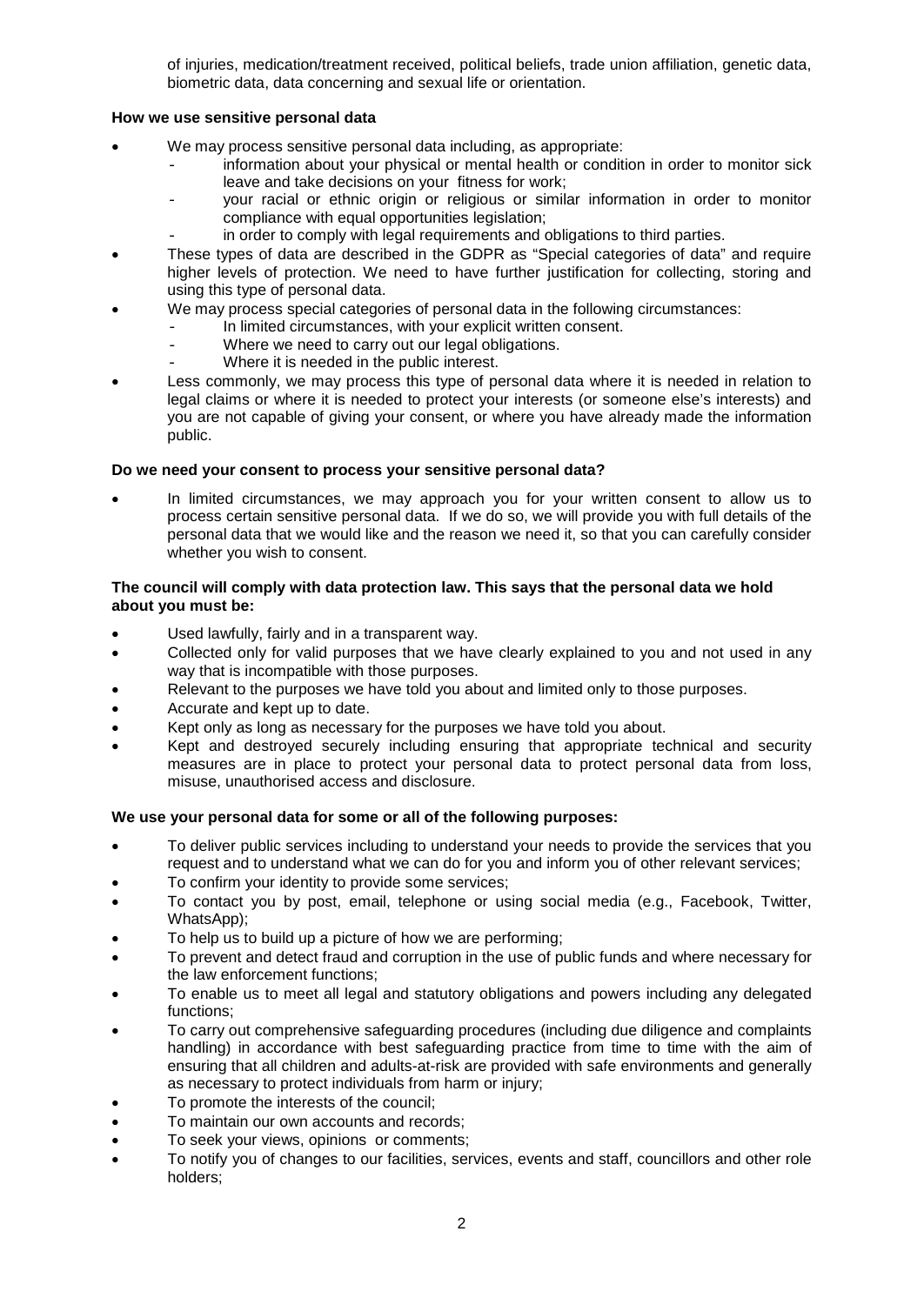- To send you communications which you have requested and that may be of interest to you. These may include information about campaigns, appeals, other new projects or initiatives;
- To process relevant financial transactions including grants and payments for goods and services supplied to the council
- To allow the statistical analysis of data so we can plan the provision of services.

Our processing may also include the use of CCTV systems for the prevention and prosecution of crime.

#### **What is the legal basis for processing your personal data?**

The council is a public authority and has certain powers and obligations. Most of your personal data is processed for compliance with a legal obligation which includes the discharge of the council's statutory functions and powers. Sometimes when exercising these powers or duties it is necessary to process personal data of residents or people using the council's services. We will always take into account your interests and rights. This Privacy Notice sets out your rights and the council's obligations to you.

We may process personal data if it is necessary for the performance of a contract with you, or to take steps to enter into a contract. An example of this would be processing your data in connection with the use of sports facilities, or the acceptance of an allotment garden tenancy.

Sometimes the use of your personal data requires your consent. We will first obtain your consent to that use.

#### **Sharing your personal data**

This section provides information about the third parties with whom the council may share your personal data. These third parties have an obligation to put in place appropriate security measures and will be responsible to you directly for the manner in which they process and protect your personal data. It is likely that we will need to share your data with some or all of the following (but only where necessary):

- The data controllers listed above under the heading "Other data controllers the council works with";
- Our agents, suppliers and contractors. For example, we may ask a commercial provider to publish or distribute newsletters on our behalf, or to maintain our database software;
- On occasion, other local authorities or not for profit bodies with which we are carrying out joint ventures e.g. in relation to facilities or events for the community.

#### **How long do we keep your personal data?**

We will keep some records permanently if we are legally required to do so. We may keep some other records for an extended period of time. For example, it is currently best practice to keep financial records for a minimum period of 8 years to support HMRC audits or provide tax information. We may have legal obligations to retain some data in connection with our statutory obligations as a public authority. The council is permitted to retain data in order to defend or pursue claims. In some cases the law imposes a time limit for such claims (for example 3 years for personal injury claims or 6 years for contract claims). We will retain some personal data for this purpose as long as we believe it is necessary to be able to defend or pursue a claim. In general, we will endeavour to keep data only for as long as we need it. This means that we will delete it when it is no longer needed.

#### **Your rights and your personal data**

You have the following rights with respect to your personal data:

When exercising any of the rights listed below, in order to process your request, we may need to verify your identity for your security. In such cases we will need you to respond with proof of your identity before you can exercise these rights.

#### *1) The right to access personal data we hold on you*

• At any point you can contact us to request the personal data we hold on you as well as why we have that personal data, who has access to the personal data and where we obtained the personal data from. Once we have received your request we will respond within one month.